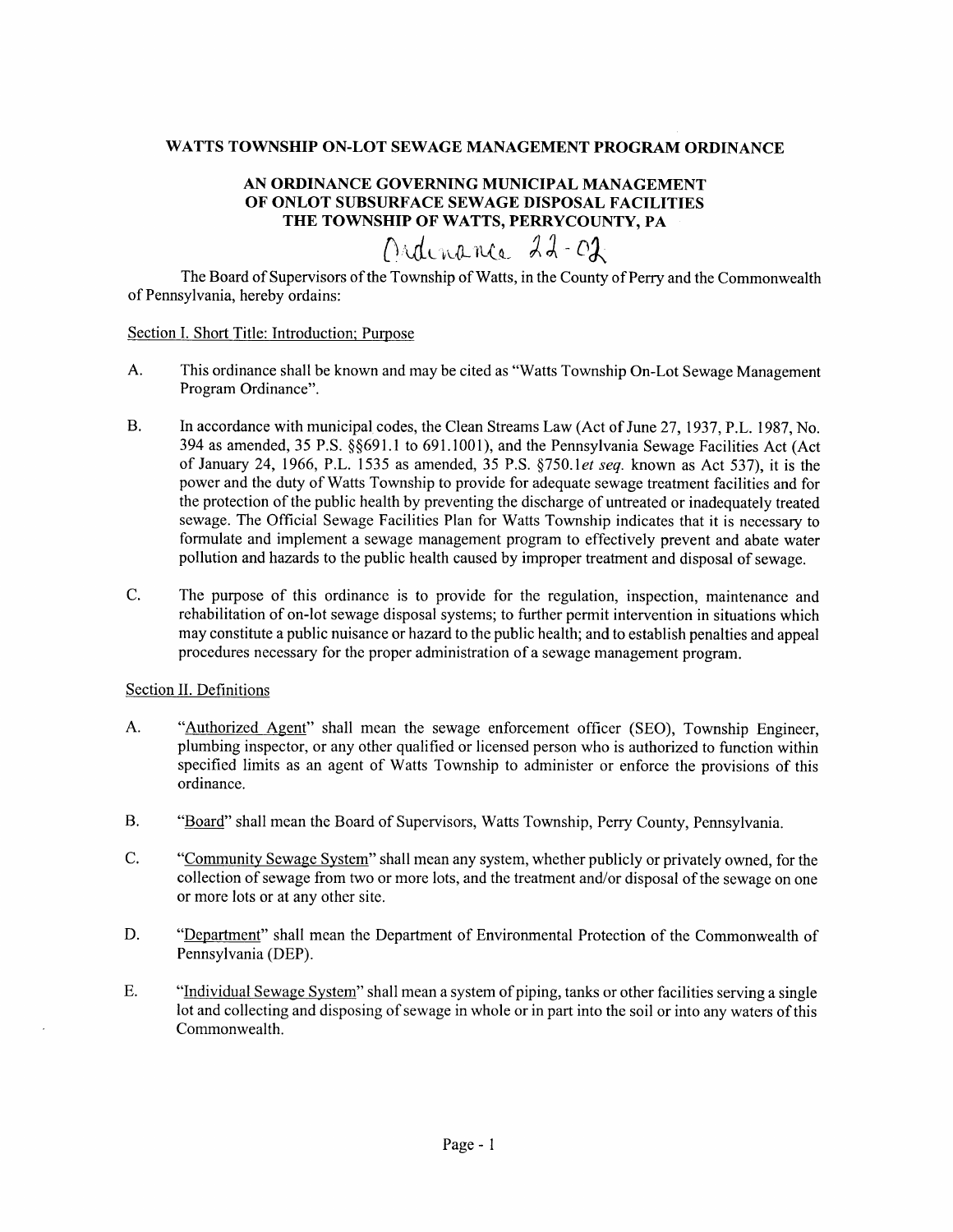- F. "Malfunction" shall mean a condition which occurs when an on-lot sewage disposal system discharges sewage onto the surface of the ground, into ground waters of this Commonwealth, into surface waters of this Commonwealth, backs up into a building connected to the system or in any manner causes a nuisance or hazard to the public health or pollution of ground or surface water or contamination of public or private drinking water wells. Systems shall be considered to be malfunctioning if any condition noted above occurs for any length of time during any period of the year.
- "Official Sewage Facilities Plan" shall mean a comprehensive plan for the provision of adequate sewage disposal systems, adopted by the Board and approved by the Pennsylvania Department of Environmental Protection, pursuant to the Pennsylvania Sewage Facilities Act. G.
- "On-lot Sewage Disposal System" (abbreviation "OLDS") shall mean any system for disposal of domestic sewage involving pretreatment and subsequent disposal of the clarified sewage into a subsurface soil absorption area or retaining tank; this term includes both individual sewage systems and community sewage systems. H.
- $\mathbf{L}$ 6(Persen" shall mean any individual, association, public or private corporation for profit or not for profit, partnership, firm, trust, estate, department, board, bureau or agency of the Commonwealth, political subdivision, municipality, district, authority, or any other legal entity whatsoever which is recognized by law as the subject of rights and duties. Whenever used in any clause prescribing and imposing a penalty or imposing a fine or imprisonment, the term person shall include the members of an association, partnership or firm and the officers of any local agency or municipal, public or private corporation for profit or not for profit.
- J. "Rehabilitation" shall mean work done to modify, alter, repair, enlarge or replace an existing onlot sewage disposal system.
- "Sewage" shall mean any substance that contains any of the waste products or excrement or other discharge from the bodies of human beings or animals and any noxious or deleterious substances being harmful or inimical to the public health, or to animal or aquatic life, or to the use of water for domestic water supply or for recreation or which constitutes pollution under the Act of June 22, 1937 (P.L. 1987, No. 394), known as "The Clean Streams Law", as amended. K.
- "Sewage Enforcement Officer" (abbreviation "SEO") shall mean a person certified by DEP who is employed by the Township. Such person is authorized to conduct investigations and inspections, review permit applications, issue or deny permits and do all other activities as may be provided for such person in the Sewage Facilities Act, the rules and regulations promulgated there under and this or any other ordinance adopted by the Township. L.
- "Sewage Management District" shall mean any area or areas of the Township designated in the Official Sewage Facilities Plan adopted by the Board as an area for which a Sewage Management program is to be implemented. For the purposes of this Ordinance, the Sewage Management District consists of all properties in the Township which utilize an On-Lot Sewage Disposal System. M.
- "Sewage Management Program" shall mean a comprehensive set of legal and administrative requirements encompassing the requirements of this ordinance, the Sewage Facilities Act, the Clean Streams Law, the regulations promulgated there under and such other requirements adopted by the Board to effectively enforce and administer this ordinance. N.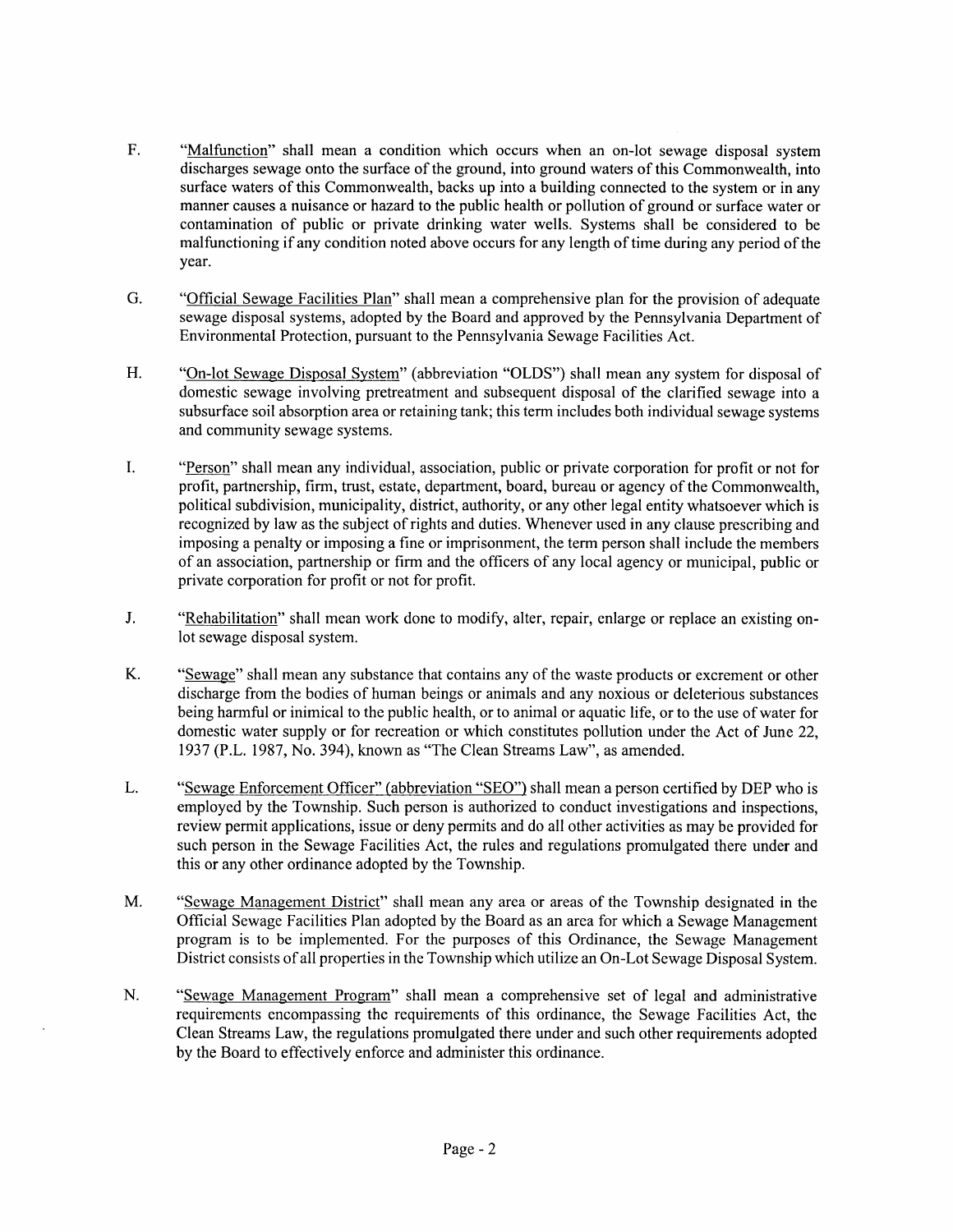- o. "Subdivision" shall mean the division or re-division of a lot, tract or other parcel of land into two or more lots, tracts, parcels or other divisions of land, including changes in existing lot lines. The enumerating of lots shall include as a lot that portion of the original tract or tracts remaining after other lots have been subdivided there from.
- "Township" shall mean the Township of Watts, Perry County, Pennsylvania. P.
- For the purposes of this ordinance, any term which is not defined herein shall have that meaning attributed to it under the Sewage Facilities Act and Regulations promulgated thereto. a.

# Section III. Applicability

A. From the effective date of this ordinance, its provisions shall apply to all properties in the Township identified in the Official Sewage Facilities Plan as a sewage management district. Within such as area or areas, the provisions of this ordinance shall apply to all persons owning any properly serviced by an on-lot sewage disposal system and to all persons installing or rehabilitating on-lot sewage disposal systems. The above requirements do not apply to property owners who have been granted a "10" acre exemption, with the exception of the pump out cycle requirement.

## Section IV. Permit Requirements

- No person shall install, construct or alter an individual sewage system or community sewage system or construct or install or occupy any building or structure for which an individual sewage system or community sewage system is to be installed without first obtaining a permit from the sewage enforcement officer which permit shall indicate that the site and the plans and specifications of such system are in compliance with the provisions of the Clean Streams Law  $(35 P.S. 88691.1-$ 691.1001) and the Pennsylvania Sewage Facilities Act (35 P.S. 750.1 et seq.) and the regulations adopted pursuant to those Acts. A.
- No system or structure designed to provide individual or community sewage disposal shall be covered from view until approval to cover the same has been given by the sewage enforcement officer. If 72 hours have elapsed, excepting Sundays and Holidays, since the sewage enforcement office issuing the permit received notification of completion of construction, the applicant may cover said system or structure unless permission has been specifically refused by the sewage enforcement officer. B.
- Applicants for sewage permits shall be required to notify the sewage enforcement officer of the schedule for construction of the permitted on-lot sewage disposal system so that inspection(s) in addition to the final inspection required by the Sewage Facilities Act may be scheduled and performed by the sewage enforcement officer. C.
- No building or occupancy permit shall be issued for a new building which will contain sewage generating facilities until a valid sewage permit has been obtained from the sewage enforcement officer. No building permit shall be issued until a valid sewage permit has been obtained from the sewage enforcement and no occupancy permit shall be issued until the final inspection of the septic system has been completed by the sewage enforcement officer. D.
- No building or occupancy permit shall be issued and no work shall begin on any alteration or conversion of any existing structure, if said alteration or conversion will result in the increase or potential increase in sewage flows from the structure, until either the structure's owner receives a E.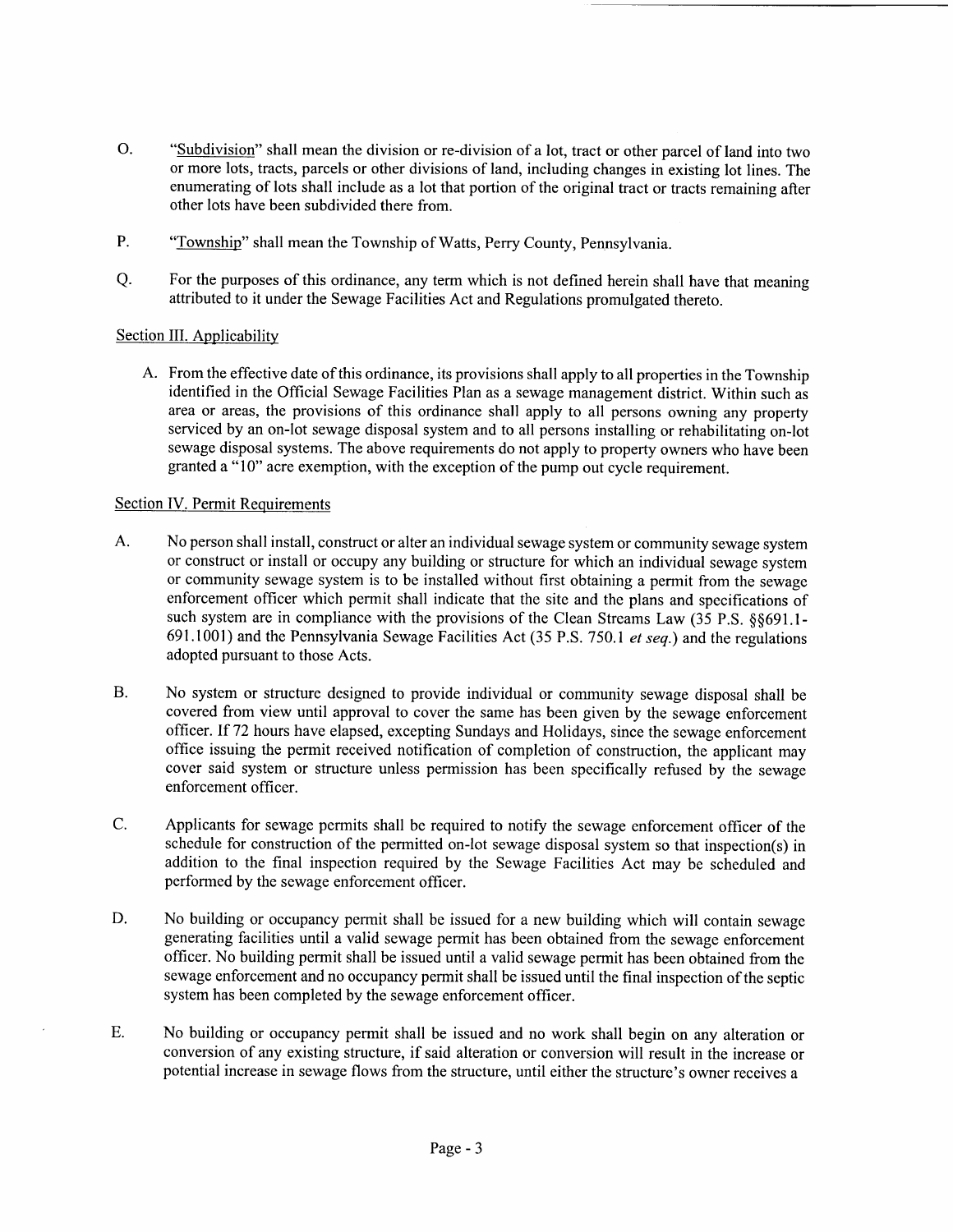permit for alteration or replacement of the existing sewage disposal system or until the structure's owner and the appropriate officials of the Township receive written notification from the sewage enforcement officer that such a permit will not be required. The sewage enforcement officer shall determine whether the proposed alteration or conversion of the structure will result in increased sewage flows.

F. Sewage permits may be issued only by the sewage enforcement officer employed by the Township. DEP shall be notified as to the identity of each sewage enforcement officer employed by Township.

# Section V. Inspections

- A. Any on-lot sewage disposal system may be inspected by the sewage enforcement officer or other authorized agent at any reasonable time and with at least 5 business days prior notice having been given to the property owner(s) as of the effective date of this ordinance.
- B. Such inspection may include a physical tour of the property, the taking of samples from surface water, wells, other groundwater sources, the sampling of the contents of the sewage disposal system itself and after requesting and receiving permission from the property owner(s) of record, the introduction of a traceable substance into the interior plumbing of the structure served to ascertain the path and ultimate destination of wastewater generated in the structure.
- C. The sewage enforcement officer or authorized agent having reasonable cause and permission from the properfy owner(s) shall have the right to enter upon land for the purposes of inspections described in this section.
- D. An inspection shall be conducted by a Watts Township-licensed pumper/hauler or authorizedagent when each on-lot sewage disposal system is pumped as described in Section VII, Subsection A, for the purpose of determining the type and functional status of each sewage disposal system in the sewage management district. A written report, the SEPTAGE MANIFEST & OLDS INSPECTION REPORT, shall be furnished to the owner of each property inspected and a copy of said report shall be sent to Watts Township by the properfy owner and by the pumper/hauler within 60 days and thereafter maintained in the Township records.
- A schedule of routine inspections shall be established to assure the proper functioning of the sewage systems in the sewage management district. Inspection as described in Section V Subsection D, of each on-lot sewage disposal system shall be done every three (3) years on the occasion of the scheduled septic tank pump-out. E.
- The sewage enforcement officer or authorized agent shall inspect systems known to be, or alleged to be, malfunctioning. Should said inspections reveal that the system is indeed malfunctioning; the sewage enforcement officer or authorized agent shall order action to be taken to correct the malfunction. If total correction cannot be done in accordance with the regulations of DEP including, but not limited to, those outlined in Chapter 73 of Title 25 of Pennsylvania Code or, is not technically or financially feasible in the opinion of the sewage enforcement officer or authorized agent and a representative of DEP; then action by the property owner to mitigate the malfunction shall be required. F.
- If there arises a geographic area where numerous on-lot sewage disposal systems are malfunctioning, a resolution of these area wide problems may necessitate detailed planning and a revision to the portion of the Sewage Facilities Plan pertaining to areas affected by such G.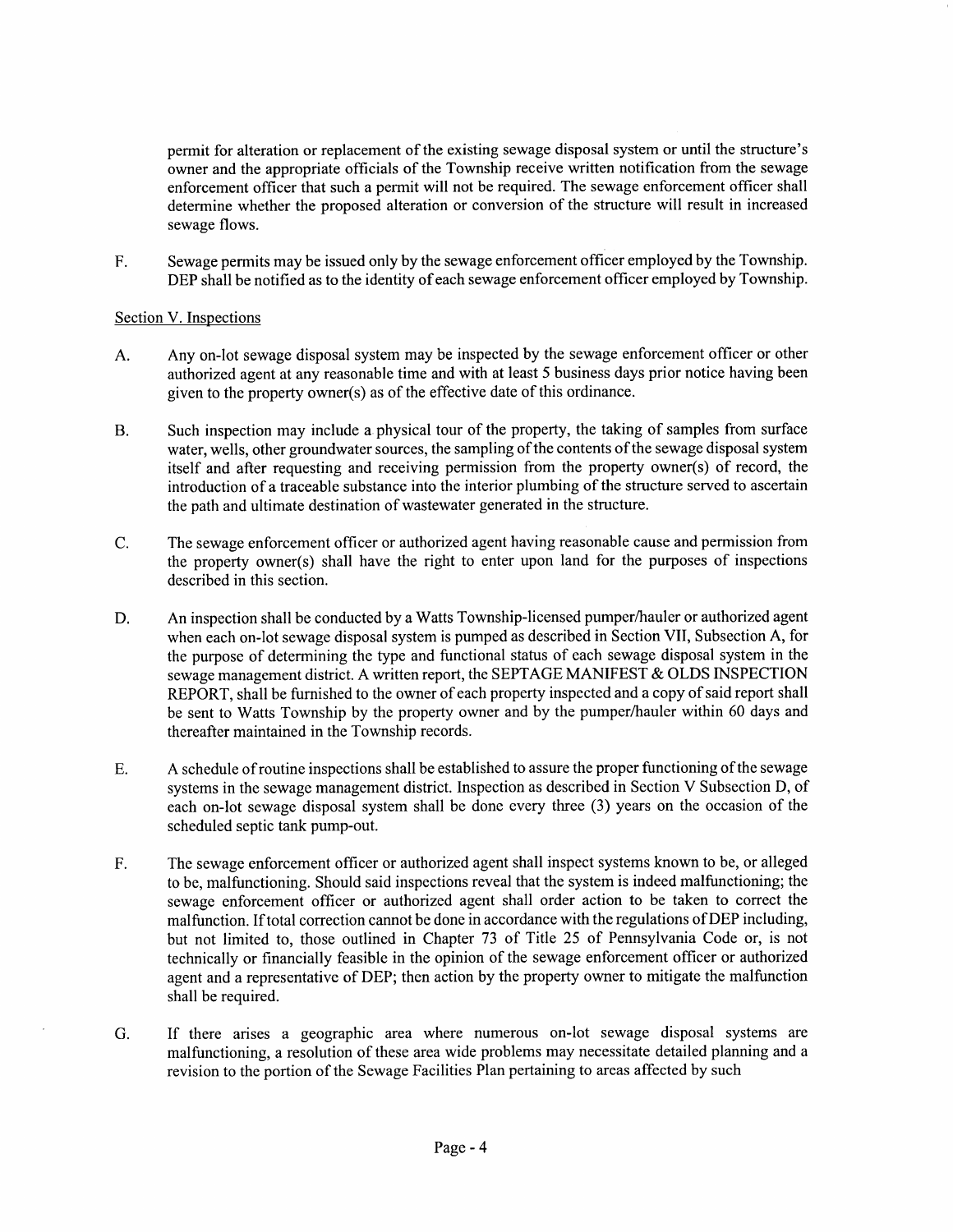malfunctions. If a DEP authorized Official Sewage Facilities Plan Revision has been undertaken, repair or replacement of individual malfunctioning sewage disposal systems within the area affected by the revision may be delayed, pending the outcome of the plan revision process. However, immediate corrective action shall be compelled whenever a malfunction, as determined by Township officials and/or DEP, represents a serious public health or environmental threat.

## Section VI. Operation

- A. Only normal domestic wastewater including kitchen, bathroom, and laundry and well-water softener backwash (if used) shall be discharged into any on-lot sewage disposal system. The following shall not be discharged into the system.
	- 1. Industrial waste.
	- 2. Automobile oil and other non-domestic oil.
	- 3. Toxic or hazardous substances or chemicals, including but not limited to, pesticides, disinfectants (excluding household cleaners), acids, paints, paint thinners, herbicides, gasoline and other solvents.
	- 4. Clean surface or groundwater, including water from roof or cellar drains, springs, basement sump pumps and french drains.
- B. Any existing malfunctioning on-lot sewage disposal system may also be required to install water conseryation devices and fixtures in compliance with the Pennsylvania Uniform Construction Code to lessen the hydraulic load on such malfunctioning system only after all reasonable prescribed attempts to repair the malfunctioning on lot sewage system failed to bring that system into compliance.

## Section VII. Maintenance

A. All on-lot sewage disposal systems shall be inspected and pumped out by a licensed pumper/hauler selected by the property owner from the Watts Township list of approved pumper/haulers at least once every three (3) years or whenever an inspection by the sewage enforcement officer reveals that the septic tank(s) is/are filled with solids and scum totaling in excess of one-third of the liquid depth of the tank(s).

The licensed pumper/hauler shall fully complete and submit the SEPTAGE MANIFEST AND OLDS INSPECTION REPORT directly to the Township within sixty (60) days of completion of the inspection and pumping of the on-lot sewage disposal system. A copy of this SEPTAGE MANIFEST AND OLDS INSPECTION REPORT shall also be given to the property owner for his/her records.

- l. The 3-year period begins for new on-lot sewage disposal systems on the date when the on-lot sewage disposal system is approved for use by the sewage enforcement officer.
- 2. Existing on-lot sewage disposal systems shall begin their 3-year pumping schedule as follows: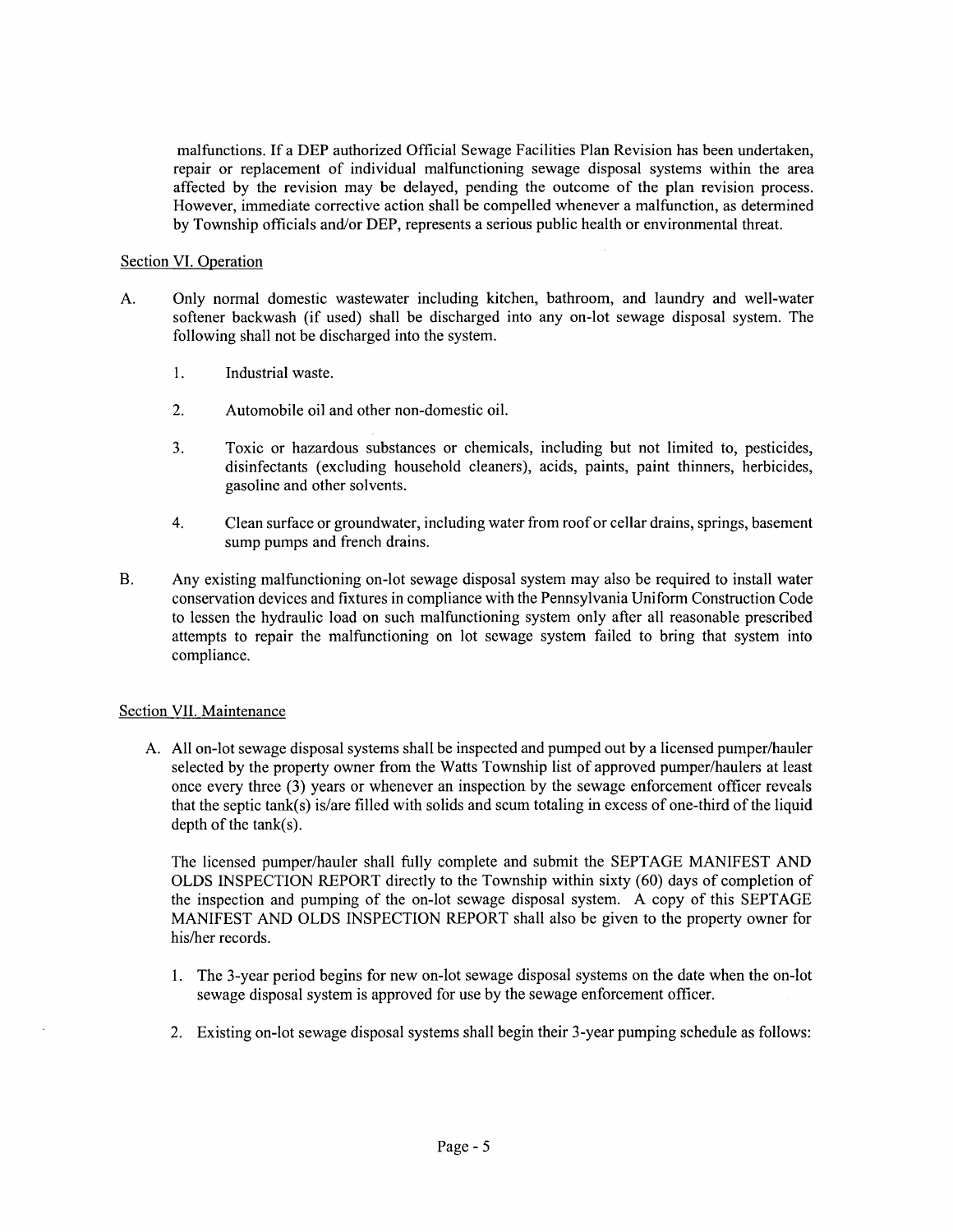- Watts Township properties having GIS # 1 through 222 shall be pumped within the first a. year of the effective date of this Ordinance upon receipt of a notification letter from the Township.
- Watts Township properties having GIS # 223 through 444 shall be pumped during the b. second year following the effective date of this Ordinance upon receipt of a notification letter from the Township.
- Watts Township properties having GIS  $#$  445 through 666 shall be pumped during the third  $\mathbf{c}$ . year following the effective date of this Ordinance upon receipt of a notification letter from the Township.
- d. Newly constructed on lot septic systems and existing on lot septic systems having been either built or pumped within 365 days of the passage of this Ordinance may requestheir septic pump out schedule be moved 3 years ahead.
- B. The required pumping frequency may be increased at the discretion of the sewage enforcement officer or an authorized agent if solids buildup in the tank is above  $1/3$  or if the system malfunctions or for other good cause shown.
- All on-lot sewage disposal systems shall be pumped and inspected during the first three year cycle, C. no exceptions.
- D. Thereafter a person's next required septic tank pumping may be exempted provided:
	- l. that an inspection and sounding of the septic tank reveals that sludge and scum total in less than of one-third of the liquid depth of the tank and that a need for more frequent pumping frequencies is not warranted,
	- 2. completion of the EXEMPTION FROM CURRENT PUMPING CYCLE form is completed and signed by the licensed pumper/hauler and the property owner and submitted to the Township, and
	- 3. the performance of the OLDS inspection and completion of the applicable portions of the SEPTAGE MANIFEST & OLDS INSPECTION REPORT form shall still be required as detailed in VII.B.
	- 4. Upon submission of an application and for good cause, the pumping requirement for septic tanks may be reduced where the owner can demonstrate to the Township that the system can operate properly without the need for pump-out for a period longer herein required above (Section VII.A), but in no case shall such period extend beyond six (6) years. Such a request may be made at any time and shall be in writing with all supporting documents attached. The Township in making its determination shall take into account the information submitted, the sewage permit issued by the SEO upon installation or rehabilitation of the system and supporting documentation, reports of inspection and maintenance of the system and other relevant information including but not limited to an on-site inspection. Applicant shall bear the cost of the inspection. Should a malfunction occur at any time thereafter, the SEO or authorized agent, shall order immediate pump out and resumption of the standard 3 year pump out cycle and any other corrective actions necessary to prevent sewage from entering the surrounding soil or waters of the Commonwealth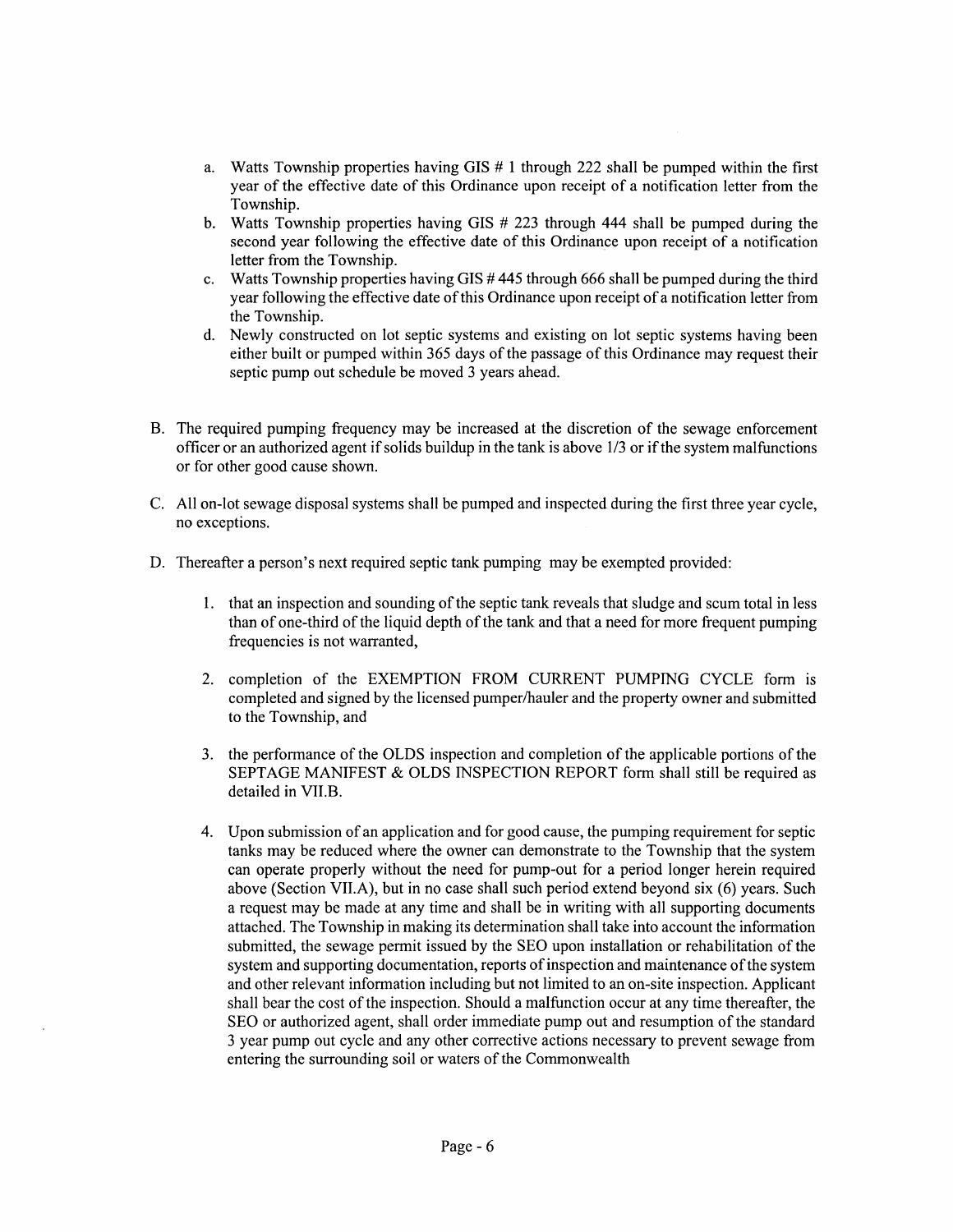- E. The licensed pumper/hauler shall state in the SEPTAGE MANIFEST & OLDS INSPECTION REPORT that the septic tank baffles have been inspected and whether or not they are found to be in good working order. Any person whose septic tank baffles is determined during the inspection to require repair or replacement shall first contact the sewage enforcement officer for approval of the necessary repair.
- F. Any person owning a building served by an on-lot sewage disposal system which contains an aerobic treatment tank shall follow the operation and maintenance recommendations of the equipment manufacturer. A copy of the manufacturer's recommendations and a copy of the service agreement with a qualified service company shall be submitted to the Township within 60 days of receipt of a notification letter from the Township.

Thereafter, service receipts shall be submitted to the Township at the intervals specified by the manufacturer's recommendations. In no case may the service or pumping intervals for aerobic treatment tanks exceed those required for septic tanks.

- l. Any person owning a building served by a PaDEP-permitted small flows treatment system with a surface discharge shall follow the operation and maintenance recommendations of the equipment manufacturer. A copy of the manufacturer's recommendations and a copy of the service agreement with a qualified service company shall be submitted to the Township within 60 days of receipt of a notification letter from the Township. In no case may the service or pumping intervals for aerobic treatment tanks or small flows treatment systems exceed those required for septic tanks.
- Additional maintenance activity may be required as needed including, but not necessarily limited to, cleaning and unclogging in piping, servicing and the repair of mechanical equipment, leveling of distribution boxes, tanks and lines, removal of obstructing roots or trees, the diversion of surface water away from the disposal area, etc. G.

# Section VIII. System Rehabilitation

- A. No person shall operate or maintain an on-lot sewage disposal system in such a manner that it malfunctions. All liquid wastes, including kitchen and laundry wastes and water softener backwash, shall be discharged to an on-lot sewage disposal system. No sewage system shall discharge untreated or partially treated sewage to the surface of the ground, into the ground water or into the waters of the Commonwealth unless a permit for such discharge has been obtained from DEP.
- B. A written notice of violation shall be issued by the Township to any person who is the owner of any properry which is found to be served by a malfunctioning on-lot sewage disposal system or which is discharging sewage without a permit.
- C. Within seven (7) days of notification by the Township that a malfunction has been identified, the property owner shall contact the sewage enforcement officer to commence correction of the malfunction.
- D. The sewage enforcement officer shall have the authority to require the repair of any malfunction by the following methods: cleaning, repair or replacement of components of the existing system, adding capacity or otherwise altering or replacing the system's treatment tank, expanding the existing disposal areas, replacing the existing disposal area, replacing a gravity distribution system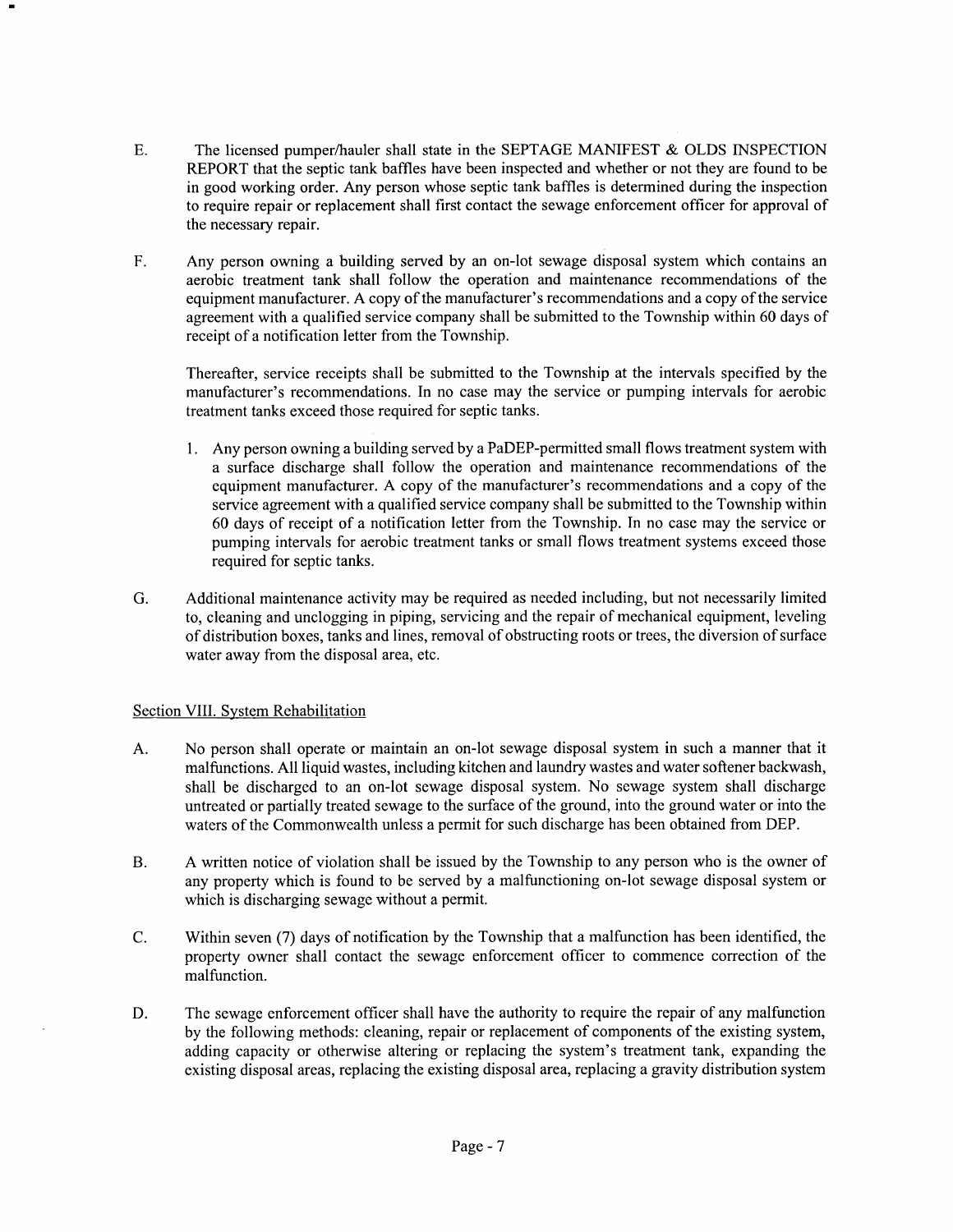with a pressurized system, replacing the system with a holding tank, or any other alternative appropriate for the specific site.

- E. In lieu of the remedies described in Subsection D above, the sewage enforcement officer may suggest the installation of water conservation equipment and the institution of water conservation practices in the strucfures served. Water using devices and appliances in the structure may be suggested to be retrofitted with water saving appurtenances or they may be suggested to be replaced by water conserving devices.
- F. In the event that the rehabilitation measures in Subsections A through E are not feasible or effective, the property owner may apply for a permit to install an individual spray irrigation treatment system or to DEP for a single residence treatment and discharge system. Upon receipt of said permit the property owner shall complete construction of the system within a reasonable time frame as approved by the SEO unless seasonal or unique conditions mandate a longer period, in which case the Township shall set an extended completion date.
- G. Should none of the remedies described in this Section be totally effective in eliminating the malfunction of an existing on-lot sewage disposal system, the property owner shall not be absolved of responsibility for that malfunction. The Township may require whatever action is necessary to lessen or mitigate the malfunction to the extent necessary.

# Section IX. Enforcement

Upon written notice from the sewage enforcement officer that an imminent health hazard exists due to failure of property owner to maintain, repair or replace an on-lot sewage disposal system as provided under the terms of this ordinance, the sewage enforcement officer or authorized agent shall take legal action as required by law.

## Section X. Disposal of Septage

- A. All septage originating within the sewage management district shall be disposed of in accordance with the requirements of the Solid Waste Management Act (Act 97 of 1980, 35 P.S.  $\S$  $\S6018.101$  et seq.) and all other applicable laws and at sites or facilities approved by the Department. Approved sites or facilities shall include the following: septage treatment facilities, wastewater treatment plants, composting sites, and Department - approved farm lands.
- B. Pumper/haulers of septage operating within the sewage management district shall operate in a manner consistent with the provisions of the Pennsylvania Solid Waste Management Act (Act 97 of 1980, 35 P.S.  $\S 6018.101 - 6018.1003$ ) and all other applicable laws. Pumper/haulers shall provide the volume or weight of septage disposed and the location of septage disposal of each load of septage on the SEPTAGE MANIFEST & OLDS INSPECTION REPORT form described in Section VII. Subsection A.

## Section XI. Abandonment of an On-Lot Sewage Disposal System

A. Should a property owner elect to abandon an existing on-lot sewage disposal system, the property owner shall complete and file with the Township an EXEMPTION FROM CURRENT PUMPING CYCLE form, indicating that reason for requesting an exemption from the required septic tank pumping and inspection.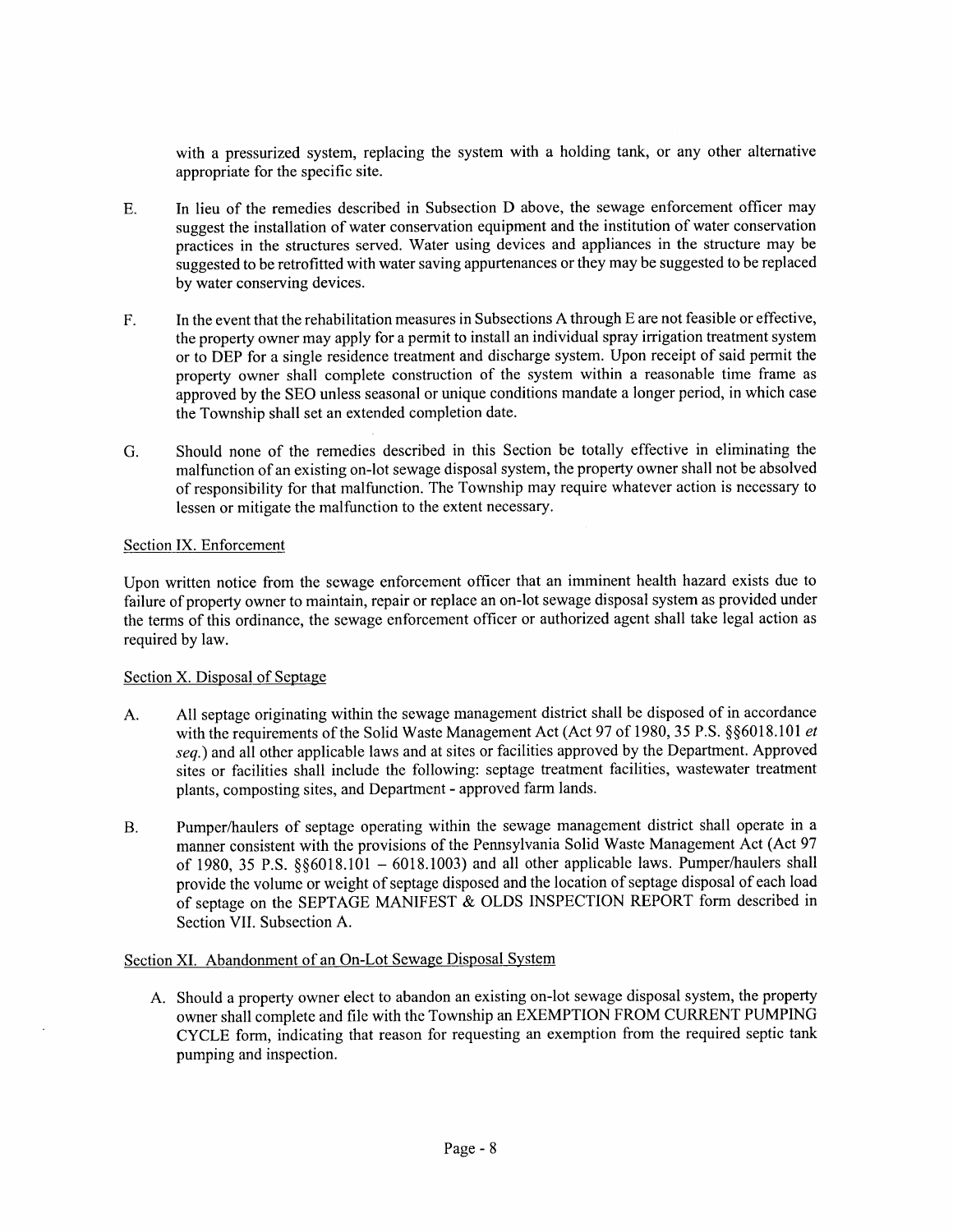- B. Upon Township approval of the exemption request, the property owner shall have the septic tank pumped completely empty by a licensed pumper/hauler and then the tank shall be completely filled with stone or dirt. The tank cover may be removed or crushed/demolished and used as part of the tank filling work. Proof of destruction of tank shall be submitted by the property owner; Example: photograph acceptable.
- C. Upon receipt of proof of destruction of the tank the Township shall remove this particular property from the list of properties in the Township requiring mandatory 3 year pumping. Thereafter, occupation of any building or structure on the property is prohibited. Demolition or removal of the building or structure shall be the property owner's responsibility.
- D. Should a property containing a properly abandoned on-lot sewage disposal system be proposed for re-activation, compliance with the provisions of Section IV shall be required.

# Section XII. Administration

- The Township shall fully utilize those powers it possesses through enabling statutes and ordinances to effect the purposes of this ordinance. A.
- The Township shall employ qualified individuals to carry out the provisions of this ordinance. Those qualified individuals shall include the sewage enforcement officer(s) and may include an administrator and such other persons as may be necessary. The Township may also contract with private qualified persons or firms as necessary to carry out the provisions of this ordinance. B.
- All permits, records, reports, files and other written materials relating to the installation, operation, maintenance, malfunction and malfunction repair, septage disposal and other pertinent records of on-lot sewage disposal systems in the sewage management district shall become the property of, and be maintained by, the Township. Existing and future records shall be available for public inspection during regular business hours at the official office of the Township. All records pertaining to sewage permits, and all other aspects of the sewage management program shall be made available, upon request, for inspection by representatives of the Department. C.
- The Township board shall establish all administrative procedures necessary to properly carry out the provisions of this ordinance. D.
- E. The Township board may establish a fee schedule, and authorize the collection of fees, to cover the cost to the Township of administering this program. The fee schedule shall be established by resolution.

## Section XIIL Appeals

- Appeals from final decisions of the Township or any of its authorized agents under this ordinance shall be made to the Board of Supervisors in writing within 30 days from the date of written notification of the decision in question. A.
	- B. The appellant shall be entitled to a hearing before the Board of Supervisors at its next regularly scheduled meeting, if a written appeal is received at least l4 days prior to that meeting. If the appeal is received within l4 days of the next regularly scheduled meeting, the appeal shall be heard at the next regularly scheduled meeting. The Board of Supervisors shall thereafter affirm, modify, or reverse the aforesaid decision. The hearing may be postponed for a good cause shown